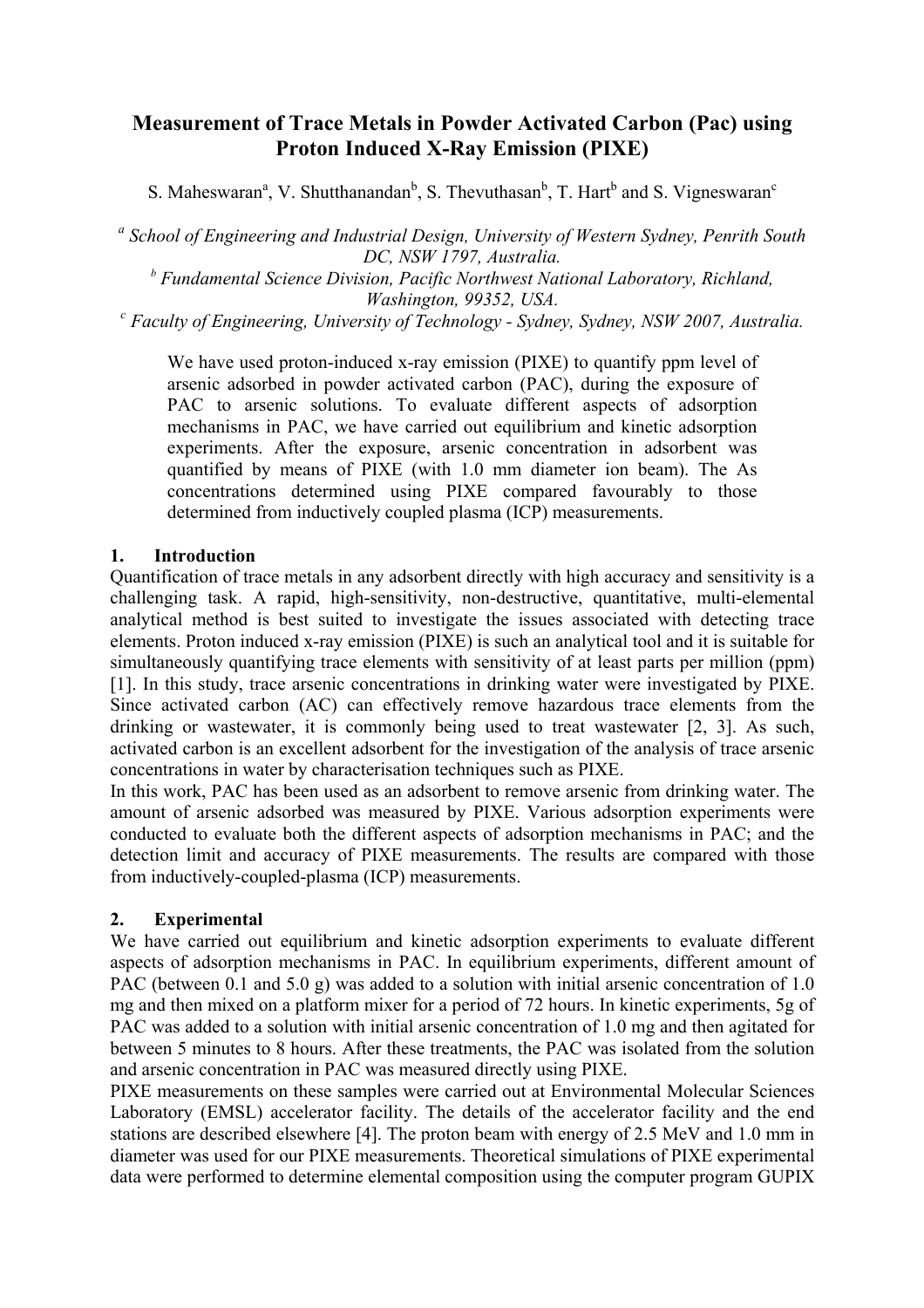[5]. These results were compared to the inductively-coupled-plasma (ICP) measurements. In addition, arsenic concentration in activated carbon was mapped out using micro beam PIXE with the beam size of 20-50 microns.

#### **3. Results and Discussion**

A typical PIXE spectrum from one PAC sample is shown in Fig. 1. All the characteristic peaks are identified. The area under each peak directly corresponds to the concentration of each element in the sample.



Fig. 1: A typical PIXE spectrum of PAC after an adsorption experiment. The 2.5 MeV proton beam was used for the PIXE measurements.



The results of equilibrium experiments are shown in Fig. 2. Arsenic concentration in PAC was also determined using ICP measurements after stripping all the arsenic from the PAC ( ICP-direct). The concentration of remaining arsenic in treated solution was measured by ICP. The amount of arsenic adsorbed by PAC (ο ICP) was calculated by subtracting arsenic concentrations determined in treated solution from the amount of arsenic present in the initial solution. The amount of arsenic adsorbed in PAC determined by PIXE agrees well with those measured by ICP-direct and ICP.

Fig. 2: PIXE and ICP measurements of arsenic concentration in PAC after the equilibrium experiments.

The results of kinetic experiments are presented in Fig. 3. As in the case of equilibrium experiments, after the treatment, the PAC was isolated from the solution and arsenic

![](_page_1_Figure_9.jpeg)

Fig. 3: PIXE and ICP measurements of arsenic concentration in PAC after the kinetic experiment.

concentration in PAC was determined using PIXE and ICP measurements. As observed in the equilibrium experiments, there is a good agreement between the results from PIXE and ICP measurements.

Although there is a general agreement between the arsenic concentrations determined using PIXE and ICP measurements, some differences were observed in both equilibrium and kinetic experiments. This may be due to the fact